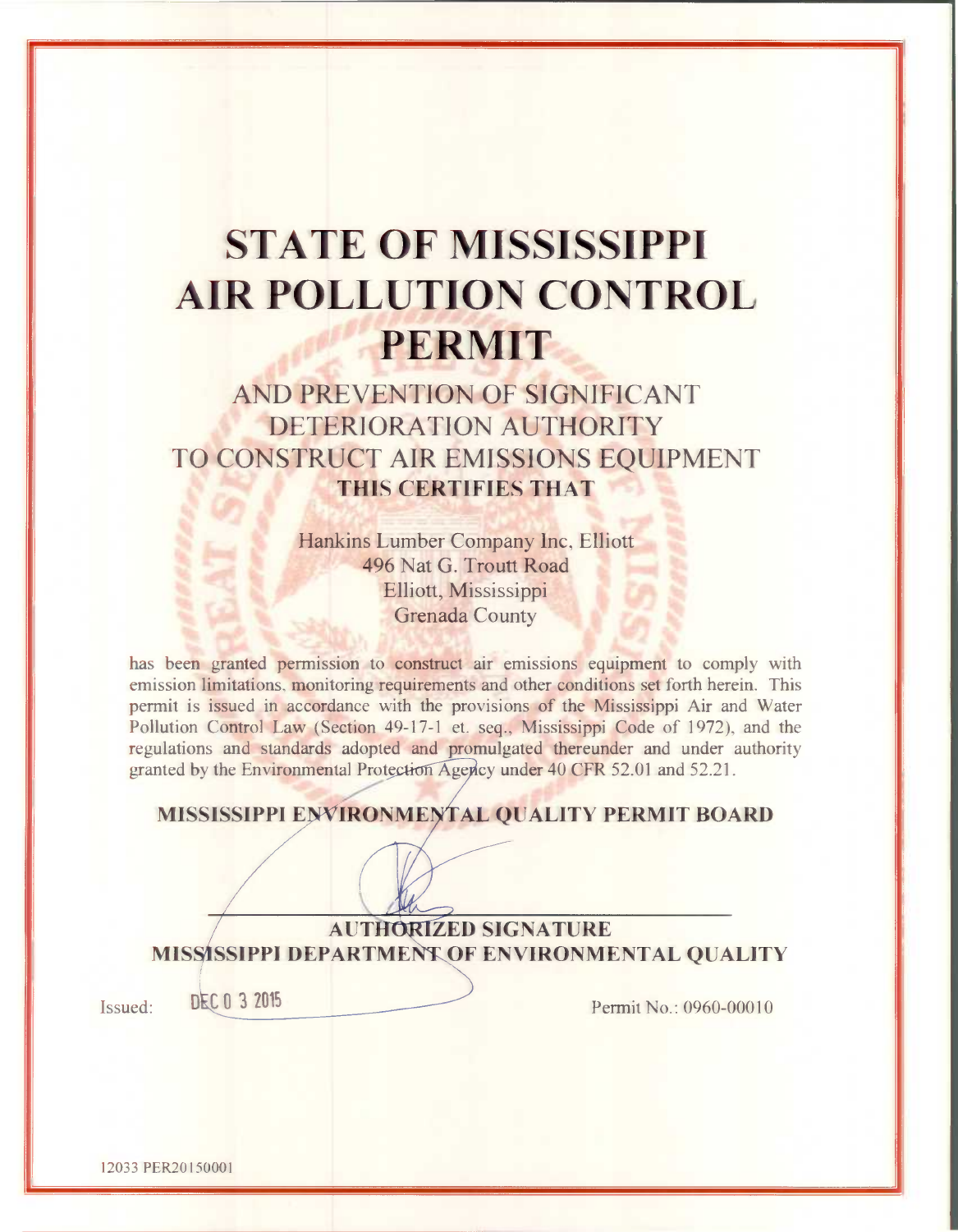# **Part I**

# **A. GENERAL CONDITIONS**

- 1. This permit is for air pollution control purposes only. (Ref.: 11 Miss. Admin. Code Pt. 2, R. 2.1.D.)
- 2. Any activities not identified in the application are not authorized by this permit. (Ref.: Miss. Code Ann. 49-17-29 1.b)
- 3. The knowing submittal of a permit application with false information may serve as the basis for the Permit Board to void the permit issued pursuant thereto or subject the applicant to penalties for operating without a valid permit pursuant to State Law. (Ref.: 11 Miss. Admin. Code Pt. 2, R. 2.2.B(5).)
- 4. It is the responsibility of the applicant/permittee to obtain all other approvals, permits, clearances, easements, agreements, etc., which may be required including, but not limited to, all required local government zoning approvals or permits. (Ref.: 11 Miss. Admin. Code Pt. 2, R. 2.1.D(6).)
- 5. The issuance of a permit does not release the permittee from liability for constructing or operating air emissions equipment in violation of any applicable statute, rule, or regulation of state or federal environmental authorities. (Ref.: 11 Miss. Admin. Code Pt. 2, R. 2.2.B(7).)
- 6. It shall not be a defense for a permittee in an enforcement action that it would have been necessary to halt or reduce the permitted activity in order to maintain compliance with the conditions of the permit, unless halting or reducing activity would create an imminent and substantial endangerment threatening the public health and safety of the lives and property of the people of this state. (Ref.: 11 Miss. Admin. Code Pt. 2, R. 2.2. $B(15)(a)$ .)
- 7. The permit and/or any part thereof may be modified, revoked, reopened, and reissued, or terminated for cause. Sufficient cause for a permit to be reopened shall exist when an air emissions stationary source becomes subject to Title V. The filing of a request by the permittee for a permit modification, revocation and reissuance, or termination, or of a notification of planned changes or anticipated noncompliance does not stay any permit condition. (Ref.: 11 Miss. Admin. Code Pt. 2, R. 2.2.B(15)(b).)
- 8. The permit does not convey any property rights of any sort, or any exclusive privilege. (Ref.: 11 Miss. Admin. Code Pt. 2, R. 2.2.B(15)(c).)
- 9. The permittee shall furnish to the DEQ within a reasonable time any information the DEQ may request in writing to determine whether cause exists for modifying, revoking and reissuing, or terminating the permit or to determine compliance with the permit. Upon request, the permittee shall also furnish to the DEQ copies of records required to be kept by the permit or, for information claimed to be confidential, the permittee shall furnish such records to the DEQ along with a claim of confidentiality. The permittee may furnish such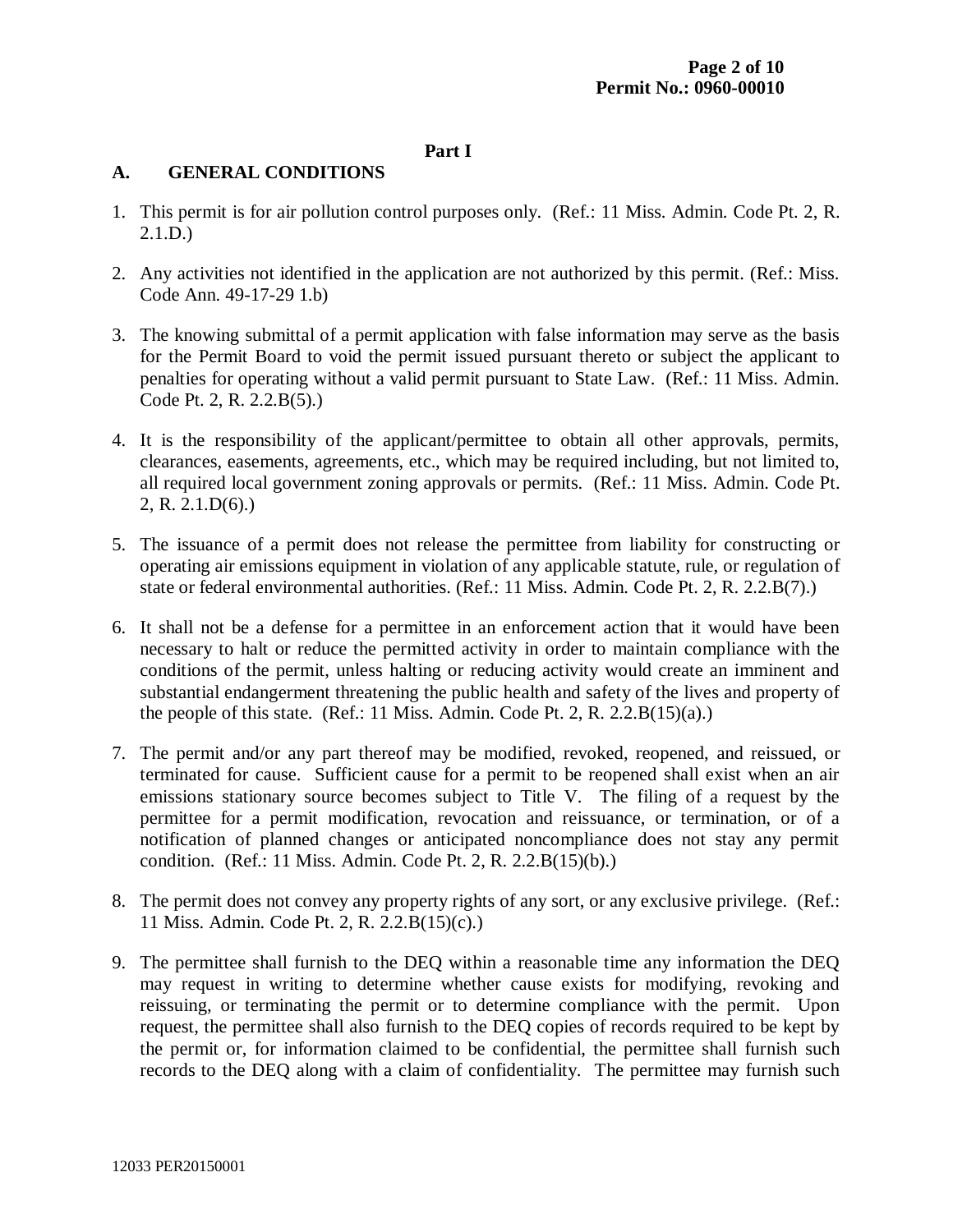records directly to the Administrator along with a claim of confidentiality. (Ref.: 11 Miss. Admin. Code Pt. 2, R. 2.2.B(15)(d).)

- 10. Design and Construction Requirements: The stationary source shall be designed and constructed so as to operate without causing a violation of an Applicable Rules and Regulations, without interfering with the attainment and maintenance of State and National Ambient Air Quality Standards, and such that the emission of air toxics does not result in an ambient concentration sufficient to adversely affect human health and well-being or unreasonably and adversely affect plant or animal life beyond the stationary source boundaries. (Ref.: 11 Miss. Admin. Code Pt. 2, R. 2.5.A.)
- 11. Solids Removal: The necessary facilities shall be constructed so that solids removed in the course of control of air emissions may be disposed of in a manner such as to prevent the solids from becoming windborne and to prevent the materials from entering State waters without the proper environmental permits. (Ref.: Miss. Code Ann. 49-17-29)
- 12. Diversion and Bypass of Air Pollution Controls: The air pollution control facilities shall be constructed such that diversion from or bypass of collection and control facilities is not needed except as provided for in 11 Miss. Admin. Code Pt. 2, R. 1.1.10, "Air Emission Regulations for the Prevention, Abatement, and Control of Air Contaminants", Section 10. (Ref.: 11 Miss. Admin. Code Pt. 2, R. 1.10.)
- 13. Fugitive Dust Emissions from Construction Activities: The construction of the stationary source shall be performed in such a manner so as to reduce fugitive dust emissions from construction activities to a minimum. (Ref.: 11 Miss. Admin. Code Pt. 2, R. 2.5.A(4).)
- 14. Right of Entry: The permittee shall allow the Mississippi Department of Environmental Quality Office of Pollution Control and the Mississippi Environmental Quality Permit Board and/or their representatives upon presentation of credentials:
	- a) To enter upon the permittee's premises where an air emission source is located or in which any records are required to be kept under the terms and conditions of this permit; and
	- b) At reasonable times to have access to and copy any records required to be kept under the terms and conditions of this permit; to inspect any monitoring equipment or monitoring method required in this permit; and to sample any air emissions. (Ref.: Miss. Code Ann. 49-17-21)
- 15. Permit Modification or Revocation: After notice and opportunity for a hearing, the Permit Board may modify the permit or revoke it in whole or in part for good cause shown including, but not limited to:
	- a) Persistent violation of any of the terms or conditions of this permit;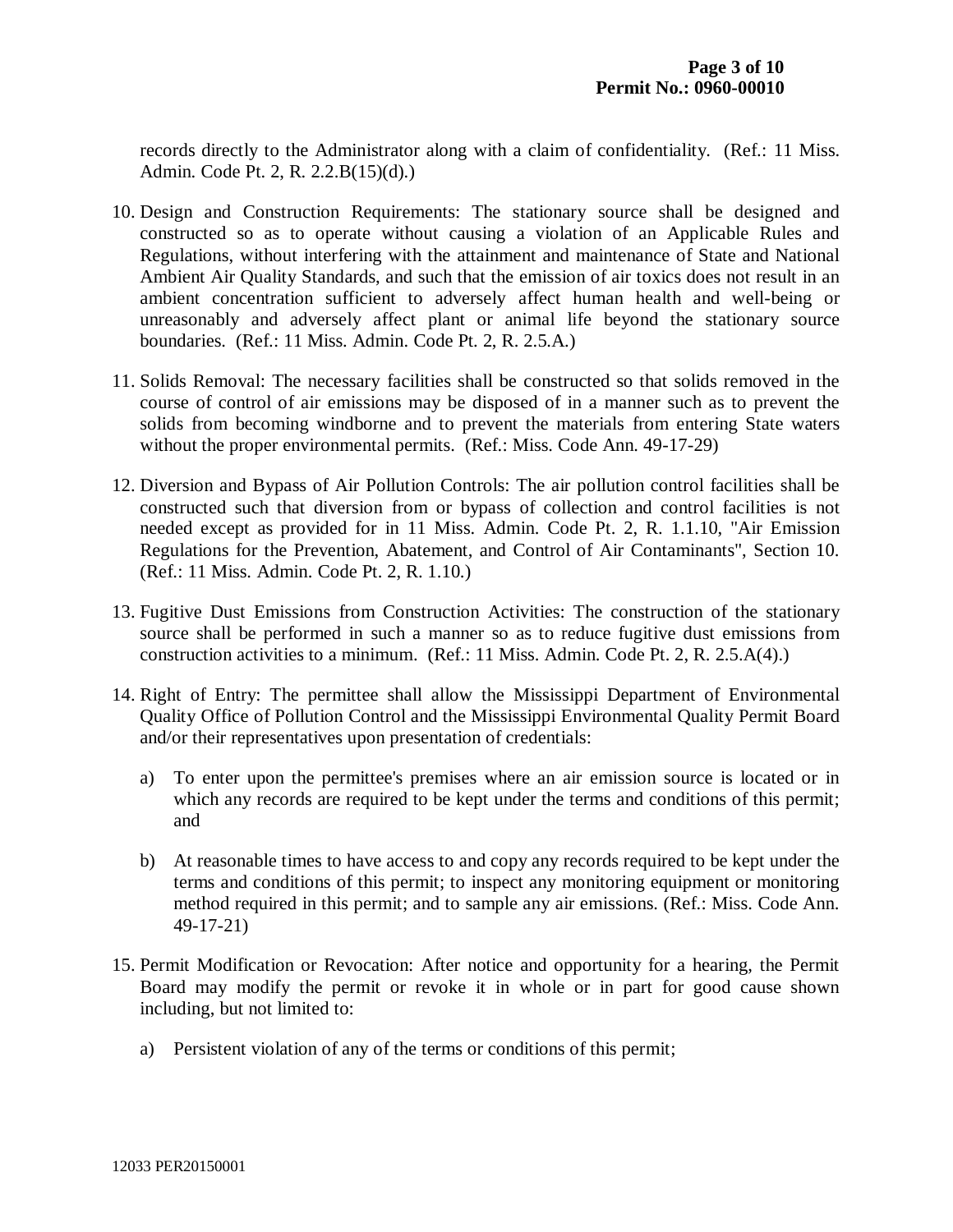- b) Obtaining this permit by misrepresentation or failure to disclose fully all relevant facts; or
- c) A change in federal, state, or local laws or regulations that require either a temporary or permanent reduction or elimination of previously authorized air emission.

(Ref.: 11 Miss. Admin. Code Pt. 2, R. 2.2.C.)

- 16. Public Record and Confidential Information: Except for data determined to be confidential under the Mississippi Air & Water Pollution Control Law, all reports prepared in accordance with the terms of this permit shall be available for public inspection at the offices of the Mississippi Department of Environmental Quality, Office of Pollution Control. (Ref.: Miss. Code Ann. 49-17-39)
- 17. Permit Transfer: This permit shall not be transferred except upon approval of the Permit Board. (Ref.: 11 Miss. Admin. Code Pt. 2, R. 2.16.B.)
- 18. Severability: The provisions of this permit are severable. If any provision of the permit, or the application of any provision of the permit to any circumstances, is challenged or held invalid, the validity of the remaining permit provisions and/or portions thereof or their application to other persons or sets of circumstances, shall not be affected thereby. (Ref. 11 Miss. Admin. Code Pt. 2, R. 2.1.D(7).)
- 19. Permit Expiration: The permit to construct will expire if construction does not begin within eighteen (18) months from the date of issuance or if construction is suspended for eighteen (18) months or more. (Ref.: 11 Miss. Admin. Code Pt. 2, R. 2.5.C(1).)
- 20. Certification of Construction: A new stationary source issued a Permit to Construct cannot begin operation until certification of construction by the permittee. (Ref.: 11 Miss. Admin. Code Pt. 2, R. 2.5.D(3).)
- 21. Beginning Operation: Except as prohibited in Part I, Condition 24 of this permit, after certification of construction by the permittee, the Permit to Construct shall be deemed to satisfy the requirement for a permit to operate until the date the application for issuance or modification of the Title V Permit or the application for issuance or modification of the State Permit to Operate, whichever is applicable, is due. This provision is not applicable to a source excluded from the requirement for a permit to operate as provided by 11 Miss. Admin. Code Pt. 2, R. 2.13.G. (Ref.: 11 Miss. Admin. Code Pt. 2, R. 2.5.D(4).)
- 22. Application for a Permit to Operate: Except as otherwise specified in Part I, Condition 24 of this permit, the application for issuance or modification of the State Permit to Operate or the Title V Permit, whichever is applicable, is due twelve (12) months after beginning operation or such earlier date or time as specified in the Permit to Construct. The Permit Board may specify an earlier date or time for submittal of the application. Beginning operation will be assumed to occur upon certification of construction, unless the permittee specifies differently in writing. (Ref.: 11 Miss. Admin. Code Pt. 2, R. 2.5.D(5).)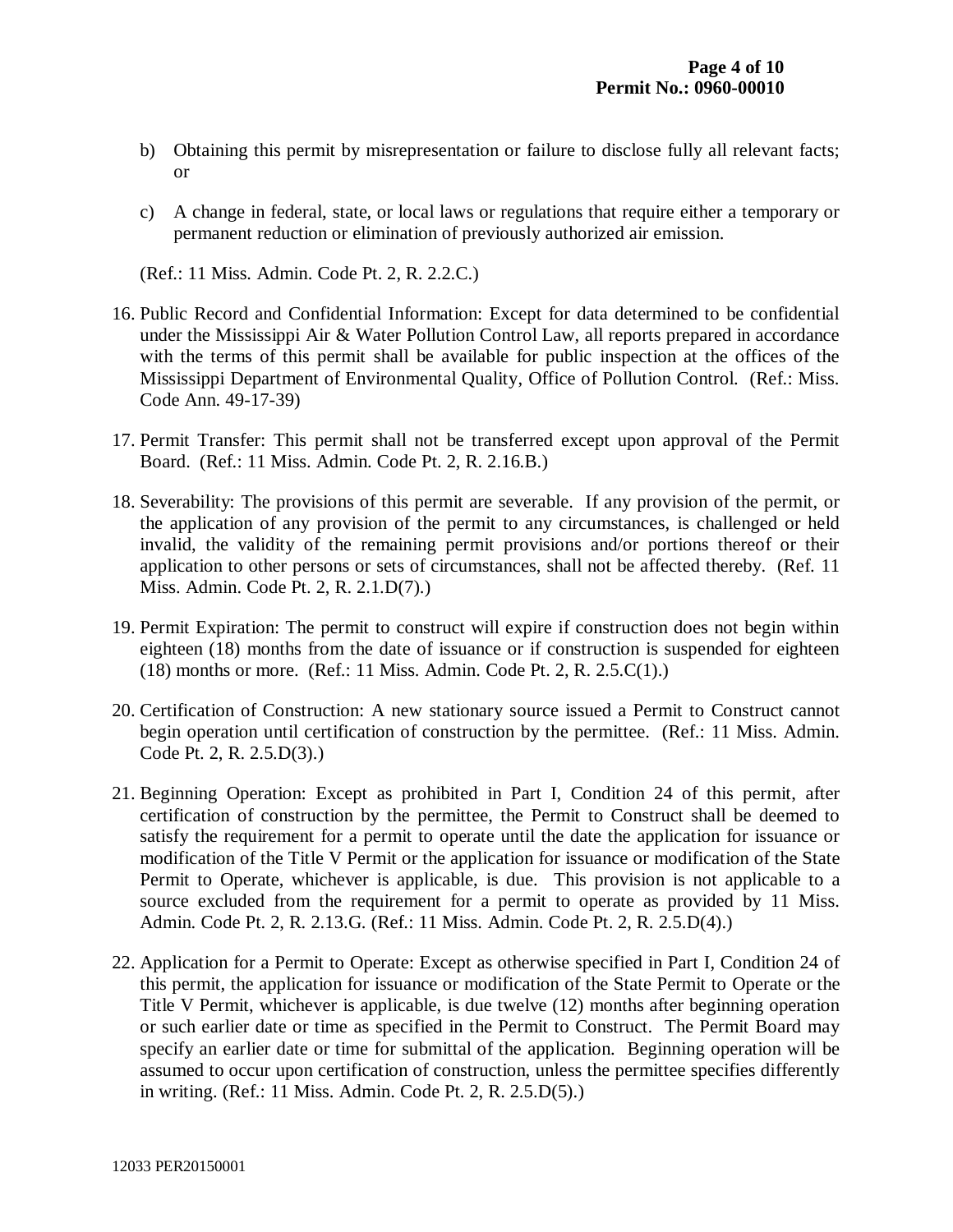- 23. Operating Under a Permit to Construct: Except as otherwise specified in Part I, Condition 24 of this permit, upon submittal of a timely and complete application for issuance or modification of a State Permit to Operate or a Title V Permit, whichever is applicable, the applicant may continue to operate under the terms and conditions of the Permit to Construct and in compliance with the submitted application until the Permit Board issues, modifies, or denies the Permit to Operate. (Ref.: 11 Miss. Admin. Code Pt. 2, R. 2.5.D(6).)
- 24. Application Requirements for a Permit to Operate for Moderate Modifications: For moderate modifications that require contemporaneous enforceable emissions reductions from more than one emission point in order to "net" out of PSD/NSR, the applicable Title V Permit to Operate or State Permit to Operate must be modified prior to beginning operation of the modified facilities. (Ref.: 11 Miss. Admin. Code Pt. 2, R. 2.5.D(7).)
- 25. Compliance Testing: Regarding compliance testing:
	- a) The results of any emissions sampling and analysis shall be expressed both in units consistent with the standards set forth in any Applicable Rules and Regulations or this permit and in units of mass per time.
	- b) Compliance testing will be performed at the expense of the permittee.
	- c) Each emission sampling and analysis report shall include but not be limited to the following:
		- (1) detailed description of testing procedures;
		- (2) sample calculation(s);
		- (3) results; and
		- (4) comparison of results to all Applicable Rules and Regulations and to emission limitations in the permit.

(Ref.: 11 Miss. Admin. Code Pt. 2, R. 2.6.B(3), (4), & (6).)

# **B. GENERAL NOTIFICATION REQUIREMENTS**

- 1. Within fifteen (15) days of beginning actual construction, the permittee must notify DEQ in writing that construction has begun. (Ref.: 11 Miss. Admin. Code Pt. 2, R. 2.5.C(2).)
- 2. The permittee must notify DEQ in writing when construction does not begin within eighteen (18) months of issuance or if construction is suspended for eighteen (18) months or more. (Ref.: 11 Miss. Admin. Code Pt. 2, R. 2.5.C(3).)
- 3. Upon the completion of construction or installation of an approved stationary source or modification, the applicant shall notify the Permit Board that construction or installation was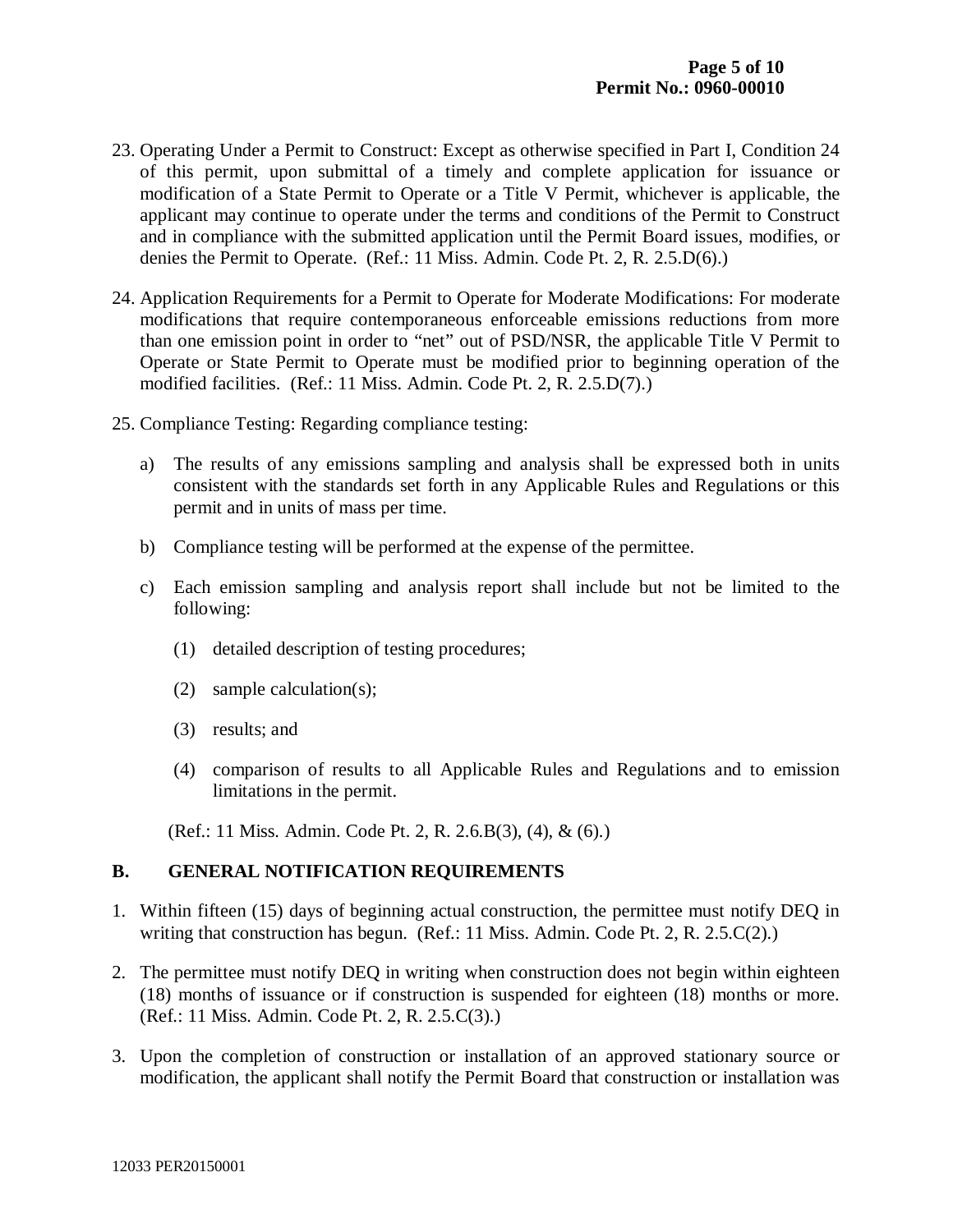performed in accordance with the approved plans and specifications on file with the Permit Board. (Ref.: 11 Miss. Admin. Code Pt. 2, R. 2.5.D(1).)

4. The Permit Board shall be promptly notified in writing of any change in construction from the previously approved plans and specifications or permit. If the Permit Board determines the changes are substantial, it may require the submission of a new application to construct with "as built" plans and specifications. Notwithstanding any provision herein to the contrary, the acceptance of an "as built" application shall not constitute a waiver of the right to seek compliance penalties pursuant to State Law. (Ref.: 11 Miss. Admin. Code Pt. 2, R.  $2.5.D(2).$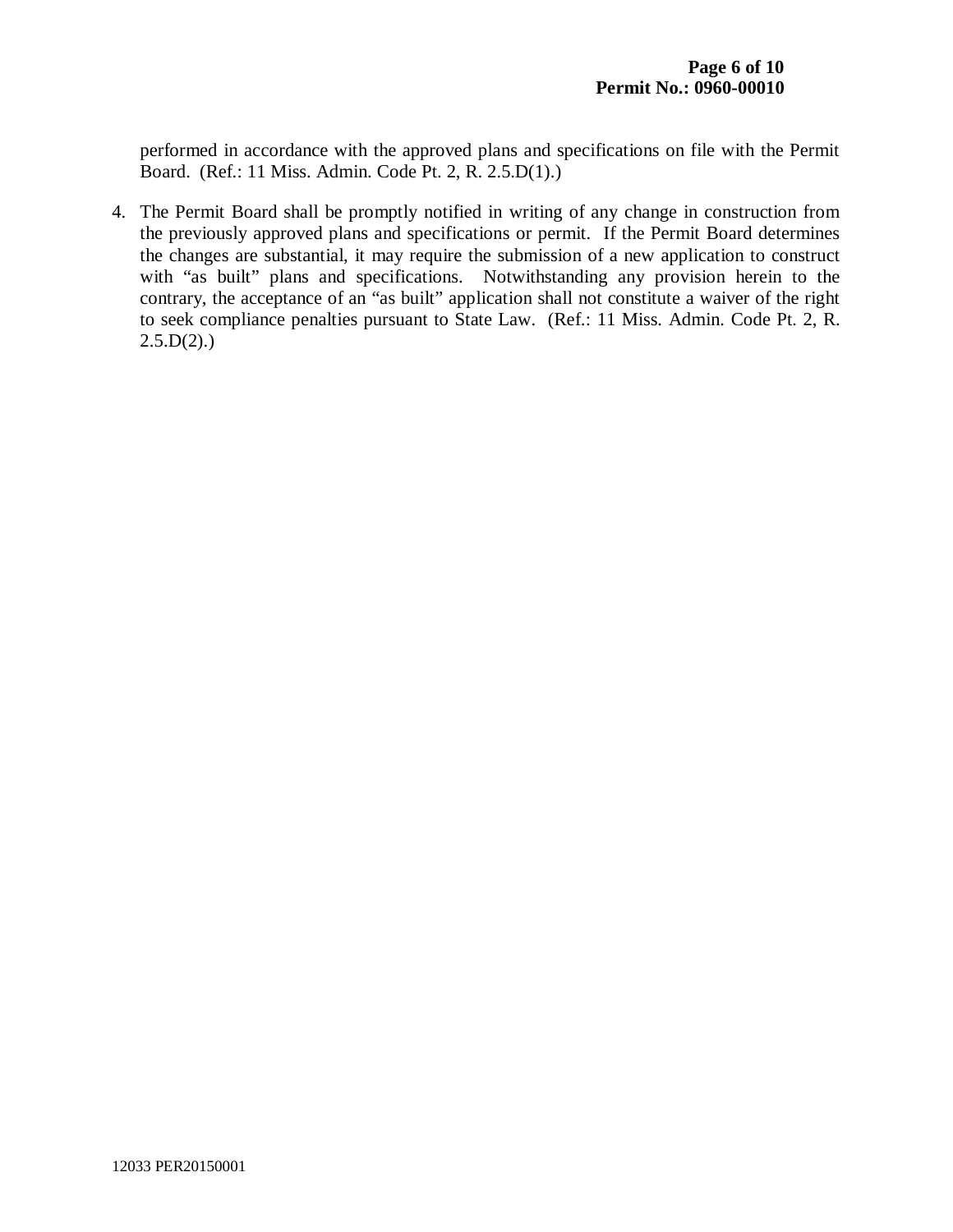#### **Part II.**

# **EMISSION LIMITATIONS AND MONITORING REQUIREMENTS**

**Beginning December 3, 2015, the permittee is authorized to construct air emissions equipment and emit air contaminants from AA-007, Steam-Heated Dry Lumber Kiln No.4.**

**The air emissions equipment shall be constructed to comply with the emission limitations and monitoring requirements specified below.**

#### **EMISSIONS LIMITATIONS**

**Opacity 40% as determined by EPA Test Method 9, 40 CFR 60, Appendix A. (Ref.: 11 Miss. Admin Code Pt. 2, R.1.3A)**

# **BACT LIMITATIONS**

**VOC 4.09 lb/MBF not to exceed 112 tons/yr, as determined by monitoring of throughput and recordkeeping.**

**All test methods specified above shall be those versions, or their approved equivalents, which are in effect December 3, 2015**

# **OPERATIONAL LIMITATIONS**

**For Emission Point AA-007, the permittee shall be limited to a maximum annual lumber throughput of 54,750 thousand board-feet per year (MBF/yr), measured on a daily basis and tracked on a 12-month rolling total.**

# **OPERATIONAL REQUIREMENTS**

**The permittee is required to operate Kiln No 4. (AA-007) using Good Work Practices. This includes regularly scheduled maintenance on the kiln and internal kiln monitoring to minimize over-drying of lumber in accordance with the facility's operations and maintenance manual. Records shall be kept which demonstrate that Good Work Practices have been utilized in the operation of the kiln.** 

**For Emission Point AA-007, maintenance inspections shall be performed each month, or more often as needed, and maintenance shall be performed as dictated by inspection results so that proper operation of the dry kiln is maintained. Records of any inspections and/or maintenance shall be kept in log form and must be made available for review upon request during any inspection visit by Office of Pollution Control personnel.**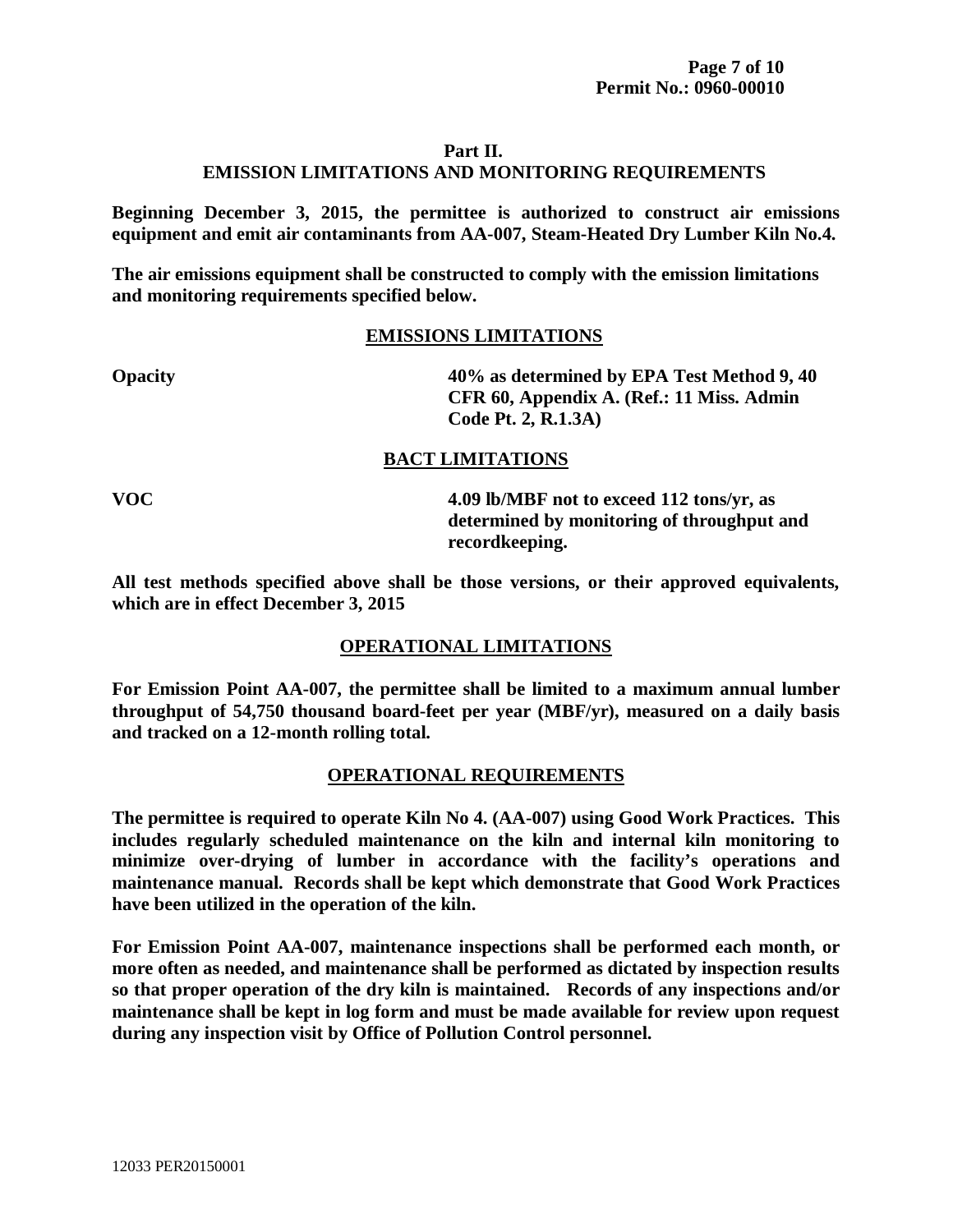# **RECORDKEEPING AND REPORTING REQUIREMENTS**

**For Emission Point AA-007, the permittee shall record the lumber throughput rate expressed as MBF/year, measured on a daily basis and tracked on a 12-month rolling total.**

**All records shall be kept in log form and must be made available for review upon request during any inspection visit by the Office of Pollution Control. All records shall be maintained on site for a period of five (5) years following the date of such record.**

**The permittee shall submit to the Office of Pollution Control a semi-annual report summarizing the lumber throughput rate expressed as MBF/year, recorded on a daily basis and a 12-month rolling total. The report shall be post-marked no later than thirty (30) days following the end of the calendar period.**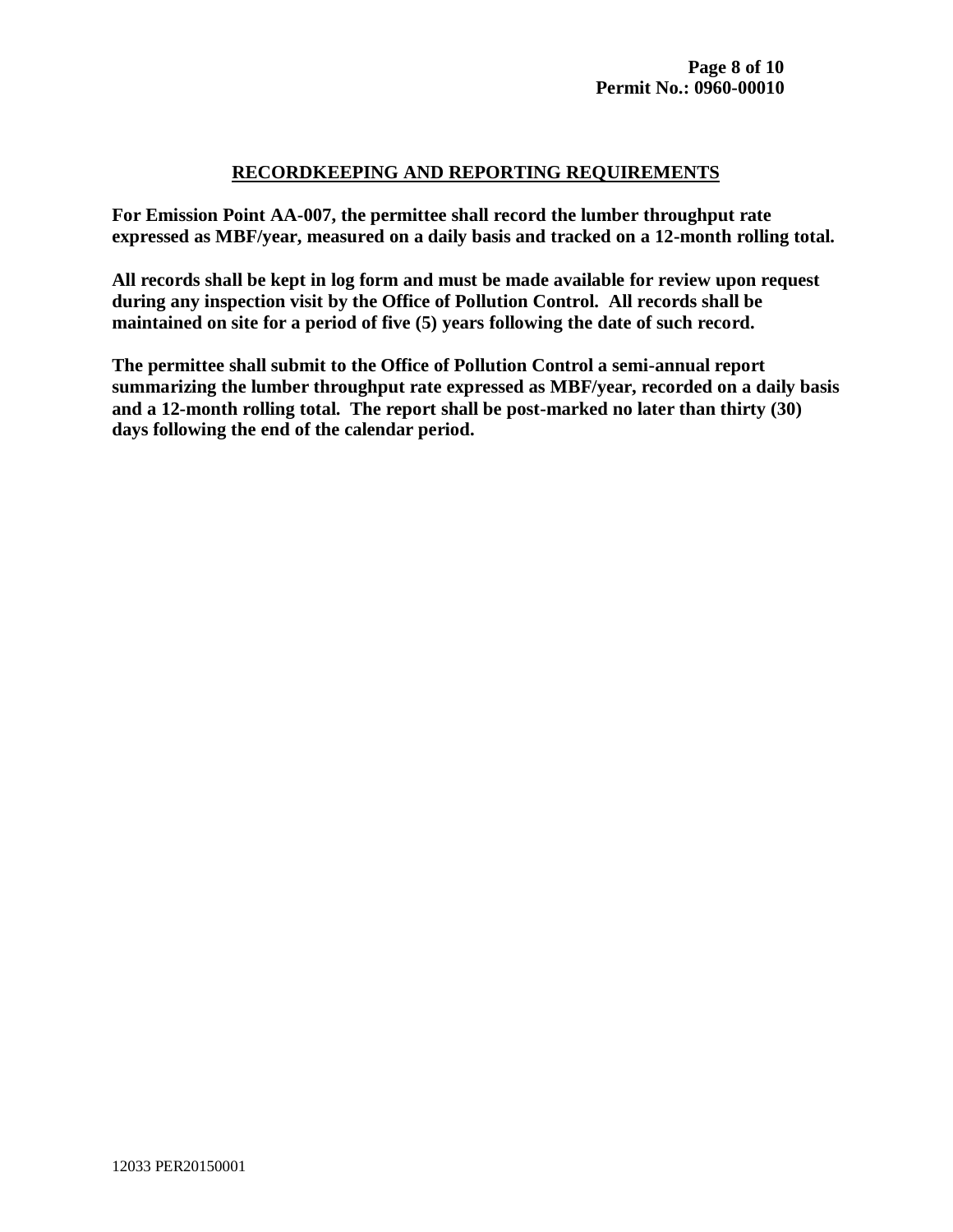# **Part III OTHER REQUIREMENTS**

- **1. For Emission Point AA-007, the permittee must submit a certification of completion of construction within ten (10) days of start-up.**
- **2. For the entire facility, the permittee is subject to and shall comply with all applicable requirements and subsequent revisions of the National Emission Standard for Hazardous Air Pollutants for Plywood and Composite Wood Products, and of the General Provisions found in 40 CFR Part 63 Subparts DDDD and A respectively.**
- **3. For the entire facility, the permittee shall limit dried lumber production to 200,000 thousand board-feet per year (MBF/yr), which shall be measured on a daily basis and tracked on a 12-month rolling total.**
- **4. For Emission Point AA-006, the permittee shall record the process throughput, measured on a daily basis and tracked on a 12-month rolling total. These daily records shall be kept in log form and must be made available for review upon request during any inspection visit by MDEQ personnel.**

 **All records shall be maintained by the permittee for a period of five years following the date of such record.** 

- **5. Except as otherwise specified herein, the permittee shall be subject to the following provisions with respect to upsets, startups, shutdowns and maintenance.**
	- **(a) Upsets (as defined by 11 Miss. Admin. Code Pt. 2, R.1.2.HH)**
		- **(1) The occurrence of an upset constitutes an affirmative defense to an enforcement action brought for noncompliance with emission standards or other requirements of Applicable Rules and Regulations or any applicable permit if the permittee demonstrates through properly signed contemporaneous operating logs, or other relevant evidence that include information as follows:**
			- **(a) an upset occurred and that the permittee can identify the cause(s) of the upset;**
			- **(b) the source was at the time being properly operated;**
			- **(c) during the upset the permittee took all reasonable steps to minimize levels of emissions that exceeded the emission standards, or other requirements of Applicable Rules and Regulations or any applicable permit;**